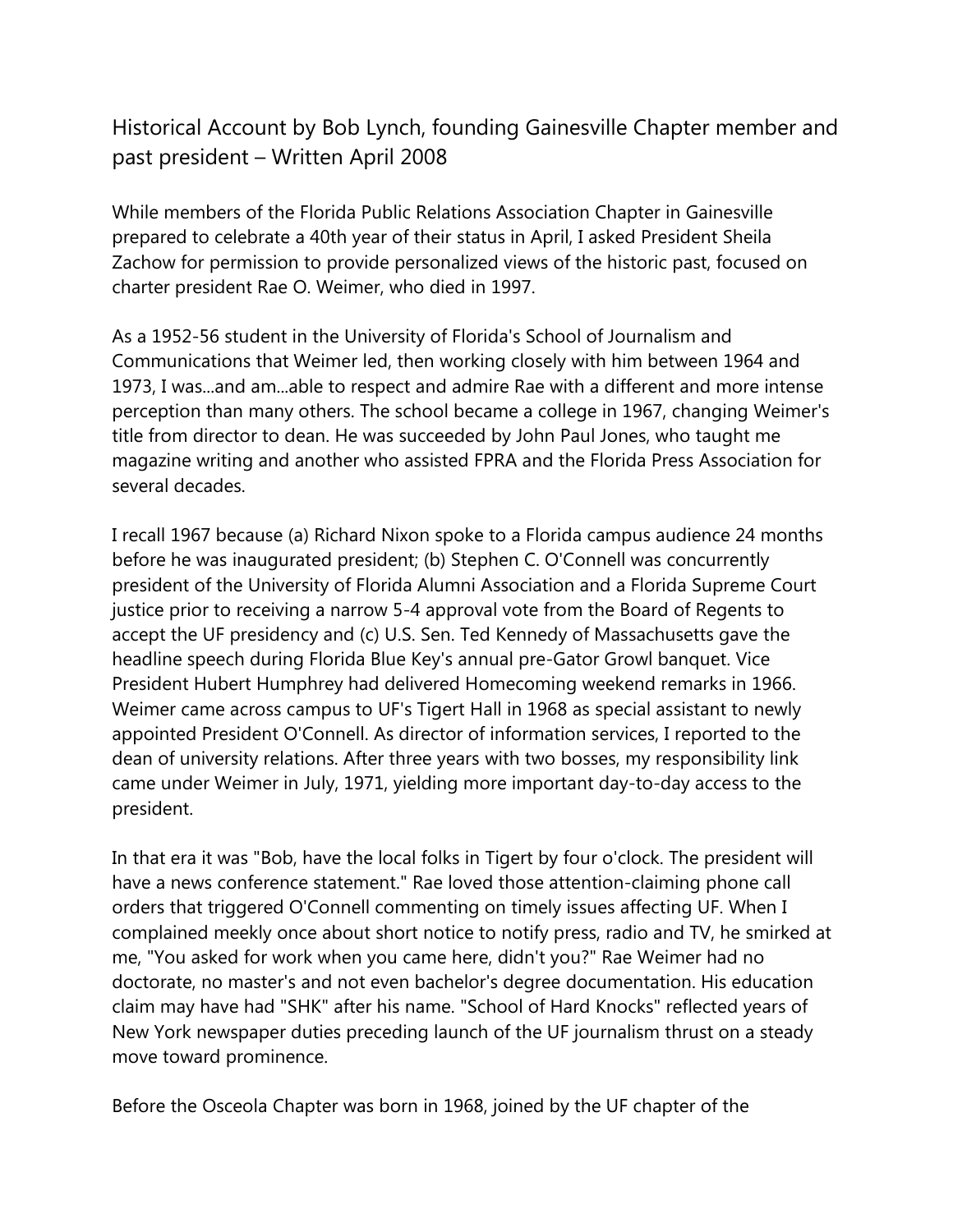Public Relations Student Society of America (PRSSA), practitioners in Alachua and Marion counties depended on Gator Chapter meetings in Jacksonville or the state FPRA convention to stay current with new industry trends. After my 1964 arrival in Gainesville to begin a nine-year stay at UF, Weimer and I were encouraged frequently by FPRA officers to charter the Osceola Chapter.

With my competing duties as 1967-68 president of the UF Alumni Association's Alachua County Club, Weimer agreed to the initial Osceola presidency if I would be vice president and follow him in 1969. We both had day jobs competing with the challenging task of growing the FPRA unit in Year One.

Rae headed the committee planning the October inauguration of President O'Connell. He and I sat on the Executive Committee, attended Administrative Council and Faculty Senate meetings and talked constantly with vice presidents, deans, department chairmen, faculty, students, community leaders, media and information personnel in the Health Center, Institute of Food and Agricultural Sciences and Athletic Association. Our key objective was always offering accurate news and providing public relations services at the local, state and national levels.

In February, 1968, Weimer chaired and the college coordinated the Southern Science Seminar for University Information Officers, a four-day Reitz Union program following a similar venture hosted by UF in 1961. Forty registrants from 12 states heard speakers addressing the theme, "Human Implications of Science at the University." The National Science Foundation (NSF) and Southern Regional Education Board were additional sponsors.

Dr. Jack Detweiler, who was on Weimer's faculty, provided input along with other seminar presenters from NASA's Division of Scientific and Technical Information, NSF's Sea Grant Program, Bell Telephone Laboratories, CBS-TV's "The 21st Century," Gulf Universities Research Corp., the Chicago Daily News and the Boston Herald. The successful Florida dialogue prompted by Weimer's direction pushed the American College Public Relations Association (ACPRA) and NSF to schedule a 1970 national conference in Washington, D.C. for emphasis on "Communicating Science in the '70s" topics. That guest speaker roster drew from the President's Council on Environmental Quality, National Academy of Sciences, American Institute of Physics, Science News, Washington Star, National Accelerator Laboratory, Northwestern University, Baylor College of Medicine, Pennsylvania State University and Johns Hopkins University.

As chairman for the three-day event simultaneously conducted a few blocks from the first "Earth Day," I had the privilege of introducing our faculty, including keynoter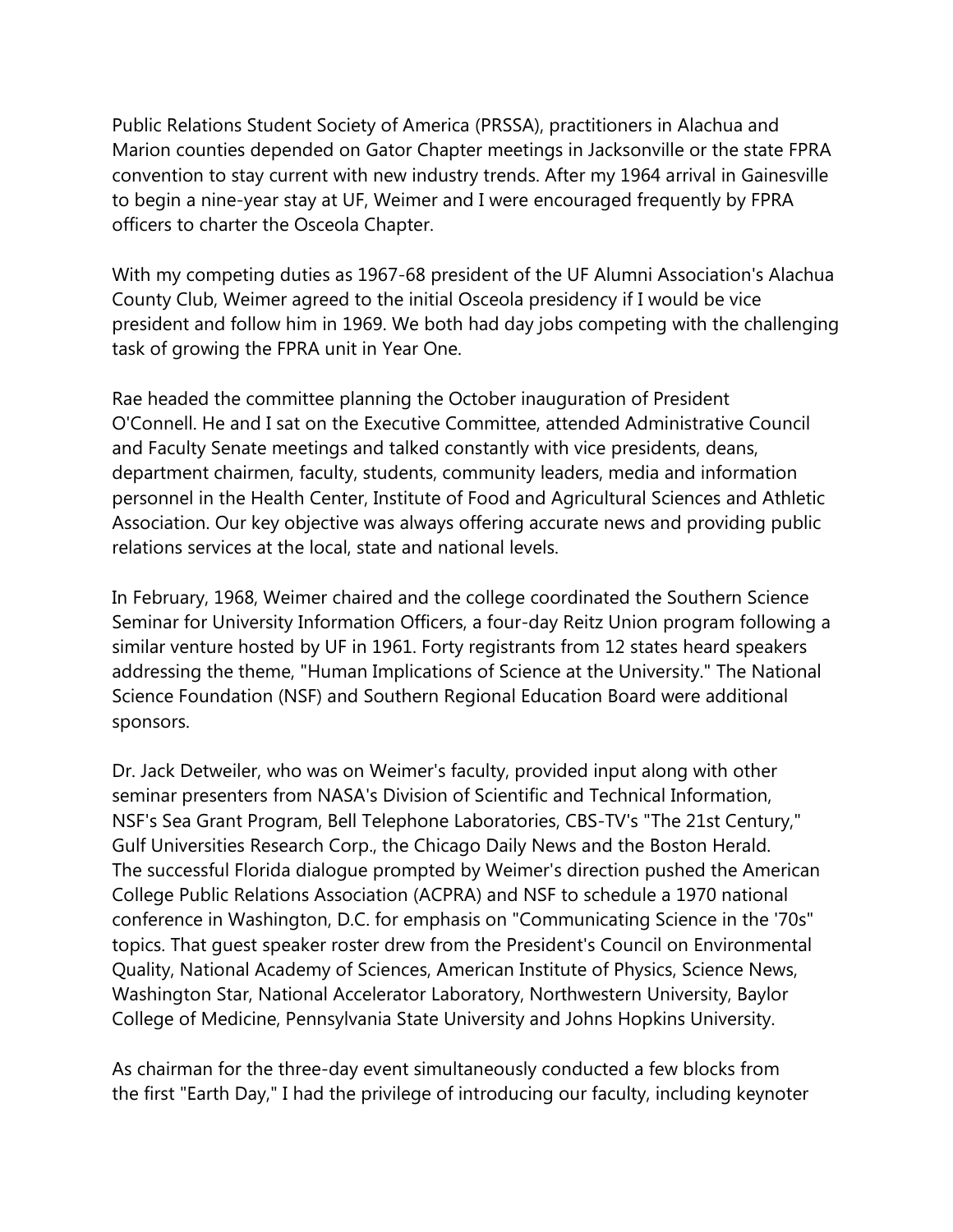U.S. Rep. Emilio Daddario (D-Conn.), chair of the House Subcommittee on Science, Research and Development, and Dr. Robert Q. Marston, director of the National Institutes of Health. Little did I realize then that Dr. Marston would be a future University of Florida president.

UF finalized hiring its first director of publications, Jim Patterson, in 1968. O'Connell named Dr. Robert Bryan, a 1989-90 interim president of the university, to head a special Publications Committee. I visited Michigan State, Illinois, Purdue, Indiana and Maryland in a whirlwind five-day flying and rental car tour to analyze how other institutions handled production of various printed works. The committee approach was a team effort, using wise counsel by former English professor Bryan and Weimer.

Patterson's initial assignment resulted in a new look and name for the Florida Alumnus magazine, led to acceptance of advertising, increased the use of color and improved design with each quarterly issue. Weimer was a tough Osceola Chapter act to follow in my 1969 term as president, but members did enjoy eight meetings, including four interchapter functions with Orange Blossom (Orlando), Gator (Jacksonville) and Hush Puppy (Tallahassee), traveling to Six-Gun Territory at Ocala, Daytona Beach Speedway, Stephen Foster Memorial in White Springs and St. Augustine mixed with home outings. President O'Connell spoke to Osceola and state FPRA board members in February. The treasury balance when I bowed out was \$152.69 and we had 29 members after two years.

Alvin Alsobrook, who succeeded me in 1970, still lives in Gainesville. He was acting executive director of the Alumni Association in 1966 when we teamed to produce a 28 minute film narrated by UF broadcasting alumnus Red Barber, highlighting the Gators and Steve Spurrier at New Orleans for a Sugar Bowl bout with Missouri in the school's inaugural major football bowl appearance.

The volunteer hours Weimer devoted to FPRA and the Osceola Chapter leading into 1968 were essential ingredients in growth and progress over the next 40 years. From 1970 until 1973 as he and I shared and handled a mixed bag of news/PR assignments- everything from Gatorade and anti-war protests to calls for takeover of the university and shifting of the student newspaper to independence--there were no cell phones, no e-mail, no fax machines and no text messaging available as aids to better communication.

The Division of Information Services depended on IBM Mag Card typewriters, a mimeograph, "snail mail," telephones and onsite transmitter links to the Associated Press (news releases) and United Press International (photos). The "University of Florida Days" speaking program spanned the state with 80-120 engagements annually. We